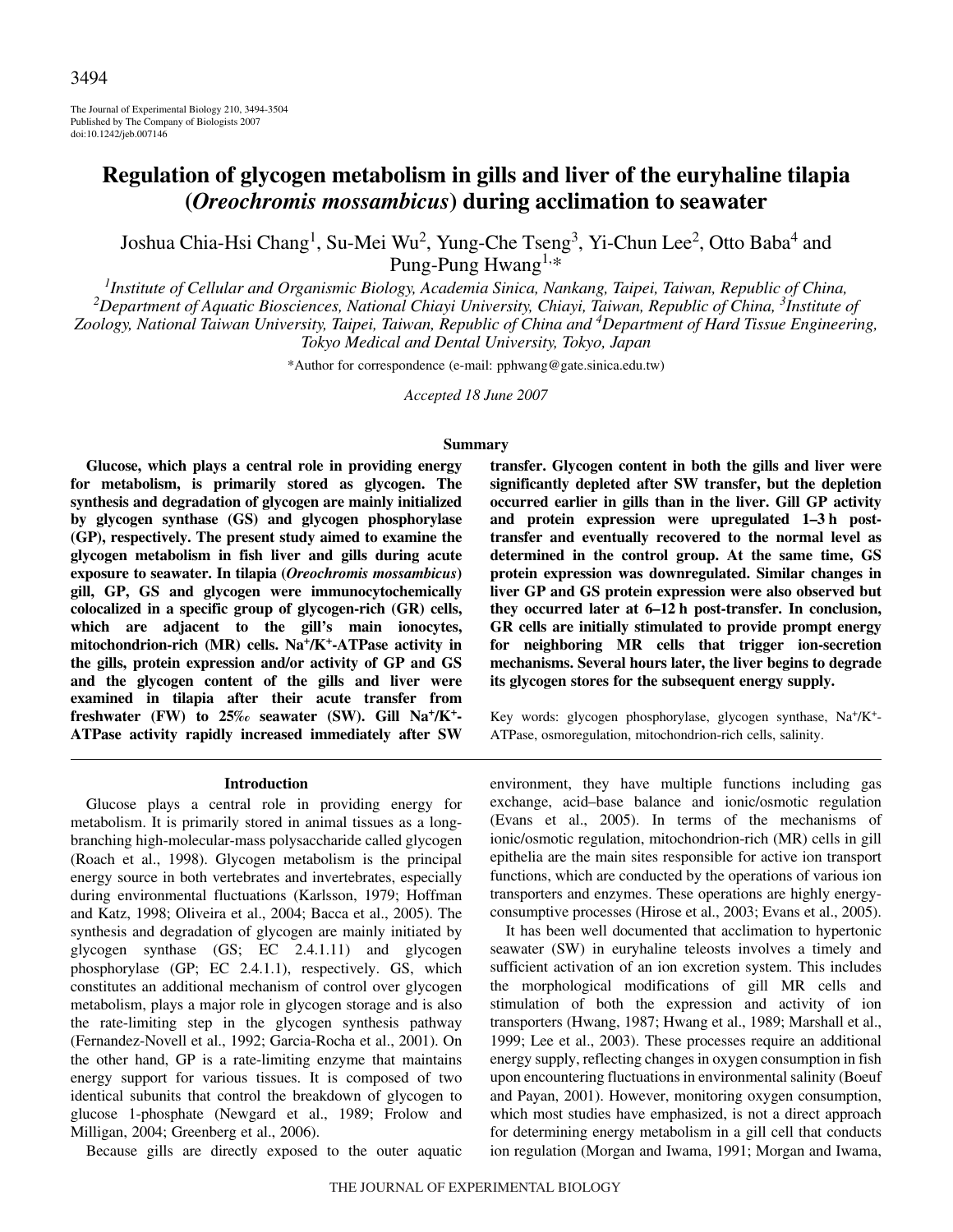1998). Several studies have addressed the major role that carbohydrate plays in energy metabolism for osmoregulation. Energy may be mainly supplied by the oxidation of glucose and lactate obtained from the circulation as a result of carbohydrate metabolism (Perry and Walsh, 1989; Morgan et al., 1997). Indeed, consumption of the glycogen content of the liver has been reported in rainbow trout (*Oncorhynchus mykiss*) after transfer to SW (Soengas et al., 1991). Hepatic metabolism was found to be related to salinity acclimation in euryhaline fishes (Nakano et al., 1998; Sangiao-Alvarellos et al., 2003).

In earlier studies on teleost gills, glycogen granules/particles were found in MR cells by electron microscopic observations (Philpott and Copeland, 1963); however, this was not further confirmed by molecular evidence. Recently, an antibody against glycogen was used to identify glycogen deposits localized in a group of cells, glycogen-rich (GR) cells, in tilapia gills, and these GR cells express a gill form of GP (Tseng et al., 2007). Moreover, the glycogen content and expression/activity of GP in these cells were affected by environmental salinity (Tseng et al., 2007). These results imply that glycogenesis and glycogenolysis in fish gills may be involved in energy metabolism during acclimation to salinity changes; however, the detailed mechanism is still unclear. No study has clarified the partitioning of energy supplements between the liver and gills in gill energy requirement during acclimation to salinity changes.

In the present study, we attempted to examine glycogen metabolism in fish liver and gills during acute exposure to SW. Mozambique tilapia (*Oreochromis mossambicus*), a euryhaline cichlid, was selected for study due to its ability to adapt to acute fluctuations in salinity. The following experiments were performed: (1) GS was cloned and sequenced from tilapia, and the expression of GS in various tissues, including the gills, was examined; (2) immunocytochemistry was used to localize GP, GS and glycogen in tilapia gill cells; (3) time-course changes in glycogen content in tilapia liver and gills after exposure to SW were examined; (4) time-course changes in GP protein and/or activity levels in tilapia liver and gills after exposure to SW were examined and (5) time-course changes in GS protein level in tilapia liver and gills after exposure to SW were examined.

#### **Materials and methods**

#### *Experimental animals*

Tilapia (*Oreochromis mossambicus* Peters), 40–60 g in body mass and 10-14 cm in total length, were obtained from stocks of the Institute of Cellular and Organismic Biology, Academia Sinica, Taipei, Taiwan. The fish were kept in local freshwater (FW) circulating in a tank at 27–28°C under a 14 h:10 h light:dark photoperiod and were fed daily with artificial feed pellets (Fu-So, Taipei, Taiwan). The experimental protocols were approved by the Academia Sinica Institutional Animal Care and Utilization Committee (approval no. RFiZOOHP2006083).

#### *Acclimation experiments*

Seawater (SW) was prepared by adding appropriate amounts of artificial sea salt (Taikong, Taipei, Taiwan) into the FW. In exposure experiments, FW tilapia were directly transferred to 25‰ SW and sampled at 1, 3, 6, 12, 24, 48 and 168 h after the transfer. The fish in the acute exposure experiment were not fed. In total, eight fish were sacrificed at each sampling point: four fish for the experimental treatment (FW to SW) and another four fish for the control (FW transferred to FW). All samples were processed at the same time: 09.30–11.30 h in order to normalize the effects of circadian rhythms on physiological metabolism. Sampled gills and liver were immediately placed in ice-cold 1% phosphate-buffered saline (PBS) and were subsequently subjected to the treatments described below.

## *Isolation of epithelial cells from tilapia gills*

Preliminary experiments indicated that blood cells and muscle cells contain considerable amounts of glycogen, GP and GS. Isolation of epithelial cells from gill tissue is necessary in order to exclude the effects of these non-epithelial cells. The isolation method followed a previous paper (Tseng et al., 2007). Gills were carefully rinsed with PBS and then tissue was scraped from the gill filaments and immediately kept in dissociation buffer  $(0.5 \text{ mol } l^{-1}$  EDTA, 500 µl Percoll in PBS) on ice. After rigorous agitation with a stirring bar on ice for 30 min, gill cells were isolated from the tissue by gently filtering the solution through a  $100$ - $\mu$ m nylon mesh to remove the larger tissue fragments. The filtered cell suspension was poured into a Percoll (Sigma, St Louis, MO, USA) solution (2:1:1 cell suspension:Percoll:PBS) and centrifuged for 10 min at 2000 **g** at 4°C. The epithelial cell fraction was collected, washed with PBS and centrifuged. Afterwards, the isolated cells were subjected to western blotting with an anti-tropomyosin (a muscle-specific protein) monoclonal antibody (mAb) (Sigma) to confirm that there was no contamination of muscle cells (data not shown). The isolated epithelial cells were stored at –80°C.

## *Preparation of mRNA*

In the process of preparing mRNA, 200-300 mg of gill tissues was homogenized in 3 ml of Trizol reagent (Invitrogen, Carlsbad, CA, USA) and treated according to the manufacturer's protocols. The amount and quality of total RNA were determined by measuring the absorbance at 260 and 280 nm with a spectrophotometer (Hitachi U-2000, Tokyo, Japan) and analysis using RNA-denatured gels. The total amount of RNA was subsequently extracted with a QuickPrep Micro mRNA Purification Kit (Amersham Pharmacia, Piscataway, NJ, USA). Finally, the pellets of mRNA were precipitated with 0.1 mg glycogen,  $1/10$  volume of 3 mol  $1^{-1}$ NaOAc and 95% ethanol and stored at  $-20^{\circ}$ C.

#### *cDNA synthesis from mRNA*

For cDNA synthesis,  $0.36 \mu g$  of mRNA was reversetranscribed in a final volume of 20  $\mu$ l containing 0.5 mmol  $l^{-1}$ dNTPs, 2.5  $\mu$ mol l<sup>-1</sup> oligo (dT)<sub>18</sub>, 5 mmol l<sup>-1</sup> dithiothreitol and 200 units of PowerScript reverse transcriptase (Clontech, Palo Alto, CA, USA) for  $1.5h$  at  $42^{\circ}$ C, followed by a 15-min incubation period at 70°C. The cDNA samples were finally stored at –20°C.

#### *Cloning of tilapia GS cDNA from the gills*

Degenerate oligonucleotide primers for PCR were designed based on the conserved sequences of GS from different vertebrates. The primer set for cloning GS consisted of forward (5-AATGTGAAGAAGTTCTCKGC-3) and reverse (5-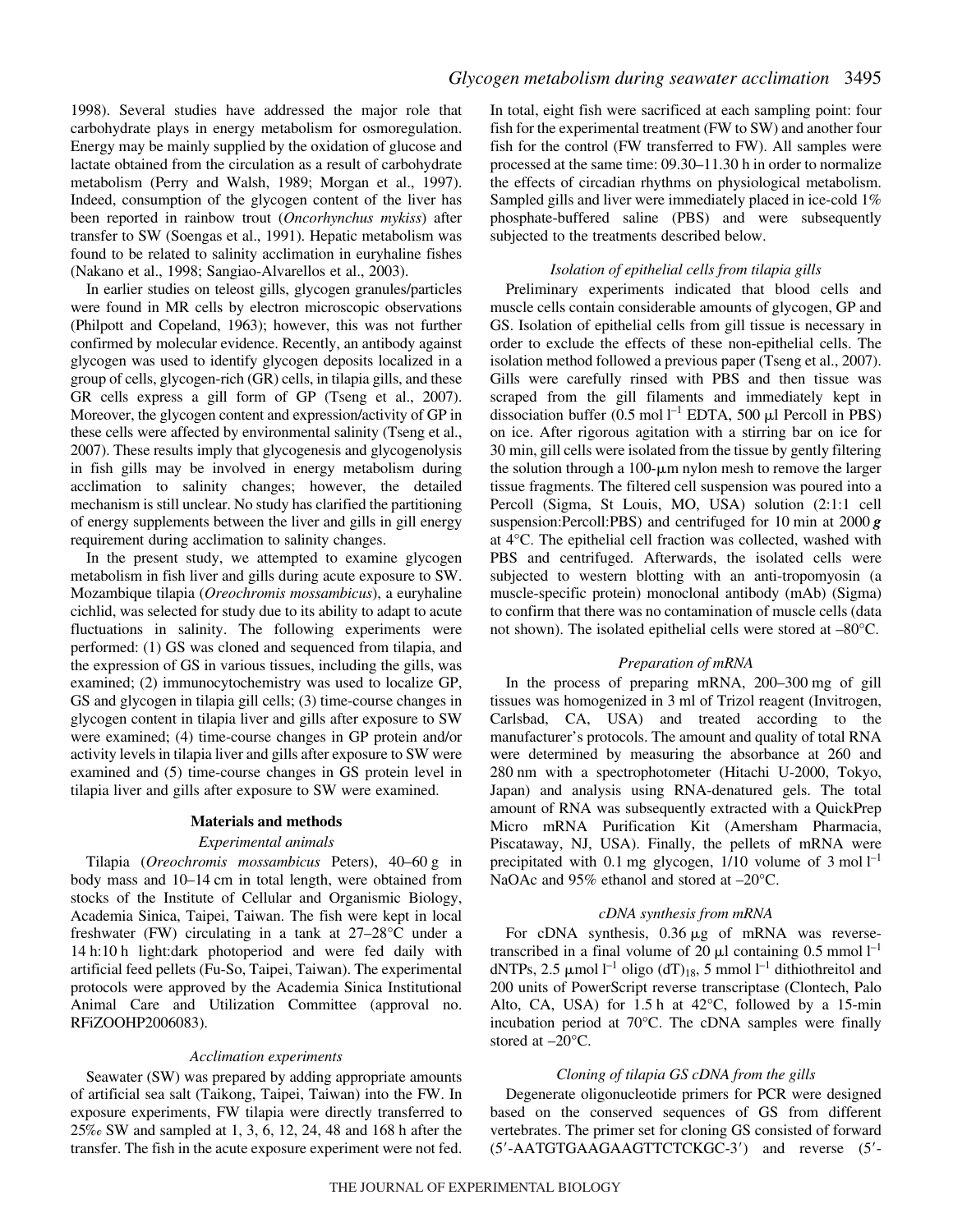## 3496 J. C.-H. Chang and others

GCAAAGATGGCYCTCTTCAT-3) sequences. For PCR amplification,  $2 \mu l$  cDNA was used as a template in a 50  $\mu$ l final reaction volume containing  $0.25$  mmol  $l^{-1}$  dNTP, 2.5 units EXTaq polymerase (Takara, Shiga, Japan) and  $0.2 \mu$ mol  $l^{-1}$  of each primer. The PCR products were subcloned into the pGEM-T Easy vector (Promega, Madison, WI, USA), and the nucleotide sequence was determined with an ABI 377 DNA Sequencer (ABI, Warrington, UK). Sequences were analyzed with the BLASTx program (NCBI).

The 5' and 3' RACE (rapid amplification of cDNA ends) cDNAs were cloned with a commercial kit (SMART RACE cDNA Amplification Kit; Clontech) following the manufacturer's protocols. The specific primers of GS for 5' and 3' RACE were 5'-CGGCGAACACAGTTGAGGATGGG-3' and 5'-ACAGCAGCGACCCCATCCTCAA-3', respectively. The RACE PCR products were also subcloned into the pGEM-T Easy vector and sequenced. The entire amino acid sequence deduced by the CLUSTAL program (Higgins and Sharp, 1988; Higgins et al., 1996) was used for multiple sequence alignments and analysis of the phylogenetic tree. The dataset was subjected to a distance analysis using the maximum parsimony (MP analysis) method, and 1000 bootstrap replicates of the analysis were carried out with the MEGA program version 2.1.

#### *GS mRNA expression in different tissues*

Total RNA samples were extracted from the brain, gills, liver, muscle, intestines, heart, spleen and kidneys in FW tilapia. The samples were subjected to RT-PCR analysis, and  $\beta$ -actin gene expression was utilized as an internal control. The primer set for GS consisted of the forward (5'-TGGGATACTGCTCAGACT-GTGA-3') and reverse sequences (5'-TGTCCTCCAGCATG-TTGTGAGT-3) (a 187-bp fragment), and that for the control -actin consisted of the forward (5-CGGAATCCACGAAAC - CACCTA-3') and reverse sequences (5'-ATCTCCTGCATC-CTGTCA-3') (a 135-bp fragment). Denaturation was performed for 3 min at  $95^{\circ}$ C, and thereafter for 30 s at  $95^{\circ}$ C. The annealing time was 30 s at  $57^{\circ}$ C, and the elongation time was 30 s at  $72^{\circ}$ C. The reaction was run for 30 cycles. All amplicons were sequenced to confirm that the PCR products were the desired gene fragments.

#### *Western blotting*

Both mouse and tilapia tissues (isolated gill epithelial cells and liver tissues) were homogenized with the homogenization solution  $(100 \text{ mmol } l^{-1} \text{ imidazole-HCl}, 5 \text{ mmol } l^{-1} \text{ Na}_2 \text{EDTA},$ 200 mmol  $l^{-1}$  sucrose and 0.1% sodium deoxycholate; pH 7.6) at 600 revs min<sup>-1</sup> on ice. After centrifugation at  $4^{\circ}$ C and 9800 *g* for 30 min, the total protein concentration of the supernatant was measured with a protein assay kit (protein assay dye reagent concentrate kit; Bio-Rad, Hercules, CA, USA), and the supernatant was then stored at  $-80^{\circ}$ C. The protein sample (50  $\mu$ g) was supplemented with  $6 \times$  electrophoresis sample buffer  $(250 \text{ mmol } l^{-1} \text{ Tris-base}, 2 \text{ mmol } l^{-1} \text{ Na}_2 \text{EDTA}, 2\% \text{ SDS} \text{ and } 5\%$ dithiothreitol) and then incubated at  $95^{\circ}$ C for 10 min. The denatured samples were subjected to SDS–polyacrylamide gel electrophoresis (SDS-PAGE) at 110 V for 2 h. After being transferred to polyvinylidene difluoride membranes, the blots were incubated in 5% nonfat milk for 3 h at room temperature and then washed twice with PBST buffer  $(0.01 \text{ mol } l^{-1}$  phosphate,

0.09% NaCl, pH 7.5 and 0.05% Tween 20). The blotted membranes were incubated overnight with a rabbit anti-human GS polyclonal antibody (Rockland, Gilbertsville, PA, USA; diluted 1:750) at 4°C. After being washed twice with PBST buffer, the blotted membranes were reacted for another 2 h with an alkaline-phosphatase-conjugated goat anti-rabbit IgG antibody (Jackson ImmunoResearch, Cambridgeshire, UK, diluted 1:1000). After washing with PBST buffer, immunoreactive proteins were visualized with nitro blue tetrazolium (NBT) and 5-bromo-4-chloro-3-indolyl phosphate (BCIP) in staining buffer. Immunoblots were scanned and exported as JPEG files, and the differences between the band intensities of FW and SW samples were compared using a commercial software package (Image-Pro Plus 4.0; Media Cybernetics, Silver Spring, MD, USA).

#### *Na+/K+-ATPase activity assay*

 $Na<sup>+</sup>/K<sup>+</sup>-ATPase$  activity was determined as described by Hwang et al. (Hwang et al., 1989). Isolated gill epithelial cells were briefly homogenized in the homogenization solution  $[100 \text{ mmol } l^{-1}$  imidazole-HCl buffer (pH 7.6), 5 mmol  $l^{-1}$  $Na<sub>2</sub>EDTA$ , 200 mmol  $l<sup>-1</sup>$ sucrose and  $0.1\%$  sodium deoxycholate]. The Na+/K+-ATPase activity was assayed in the reaction mixture containing 100 mmol  $l^{-1}$  imidazole-HCl buffer (pH 7.6), 125 mmol<sup>-1</sup> NaCl, 75 mmol<sup>-1</sup> KCl, 7.5 mmol<sup>-1</sup>  $MgCl<sub>2</sub>$  and 5 mmol  $l<sup>-1</sup> Na<sub>2</sub>ATP$ . The reaction was run at 37°C for 30 min and then stopped by adding 200 ml of ice-cold  $30\%$ trichloroacetic acid. The enzyme activity was defined as the difference between the inorganic phosphates liberated in the presence and absence of 3.75 mmol  $l^{-1}$  ouabain in the reaction mixture. Each sample was assayed in triplicate.

#### *GP activity assay*

Measurement of gill glycogen phosphorylase activity followed a procedure described by Milligan (Milligan, 2003), with some modifications. Isolated gill epithelial cells were homogenized in ice-cold homogenization solution  $(100 \text{ mmol } l^{-1} \text{ imidazole}, 100 \text{ mmol } l^{-1} \text{ KF}, 5 \text{ mmol } l^{-1} \text{ EDTA}$ and  $1$  mmol  $l^{-1}$  phenylmethylsulfonylfluoride). Total GP (GPa+GPb) activity was measured by incubating the samples at 25<sup>o</sup>C in the presence of 1.6 mmol  $l^{-1}$  5'AMP, 45 mmol  $l^{-1}$ potassium-phosphate buffer (pH 7.0), 0.2 mg ml<sup>-1</sup> glycogen, 0.34 mmol  $l^{-1}$  NADP, 4  $\mu$ mol  $l^{-1}$  glucose-1,6-bisphosphate, 0.1 mmol  $l^{-1}$  EDTA, 15 mmol  $l^{-1}$  MgCl<sub>2,</sub> 1.6 U ml<sup>-1</sup> phosphoglucomutase and  $12$  U ml<sup>-1</sup> glucose-6-phosphate dehydrogenase. The absorbance changes between the reactions with and without glycogen (the substrate) were measured at 340 nm with a Hitachi U-2000 spectrophotometer (Tokyo, Japan). Each sample was assayed in triplicate.

#### *Glycogen content*

Isolated gill epithelial cells and liver tissues were homogenized in 30% KOH and heated to 100°C for 30 min. The samples were supplemented with two volumes of 100% ethanol and incubated overnight. Glycogen was precipitated by centrifugation after the addition of  $2-3$  drops of Na<sub>2</sub>SO<sub>4</sub>. The glycogen pellets were washed with 66% ethanol and then completely dried. The glycogen content was analyzed in 0.2% anthrone reagent dissolved in  $H_2SO_4$  using a Hitachi spectrophotometer.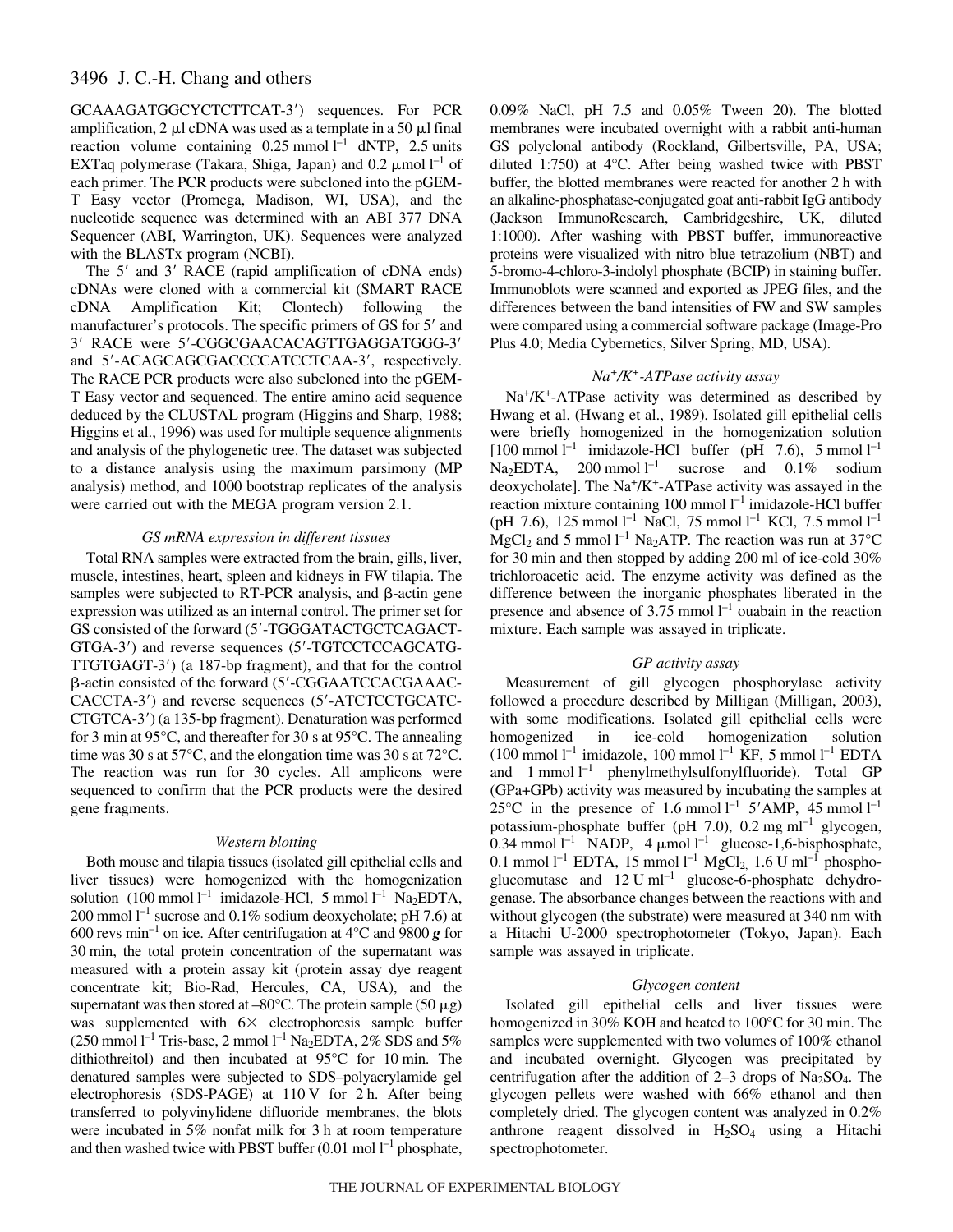### *Immunocytochemistry*

Fresh gills were fixed with 4% paraformaldehyde at 4°C for 3 h and then gradually immersed in PBS containing 5%, 10% and  $20\%$  concentrations of sucrose for 15 min, with each step at room temperature. Finally, they were soaked in a mixed PBS solution (OCT compound:20% sucrose, 1:2) overnight and then embedded in OCT compound embedding medium (Sakura, Tokyo, Japan) at  $-20^{\circ}$ C. Cryosections (5  $\mu$ m thick) were made with a cryostat (CM 1900; Leica, Heidelberg, Germany) and placed onto poly-L-lysine-coated slides (Erie, Hooksett, NH, USA). Prepared slides were then rinsed in PBS and blocked with 3% bovine serum albumin (BSA) for 30 min. Afterwards, the slides were incubated with the  $Na^+/K^+$ -ATPase  $\alpha$ 5 mAb (Hybridoma Bank, University of Iowa, Ames, IA, USA; diluted 1:200), mouse anti-human GP brain form mAb (Biotrend Chemikalien, Cologne, Germany; diluted 1:200) and/or glycogen mAb (Baba, 1993) (diluted 1:200) overnight at 4°C, respectively. The slides were then washed twice with PBS and incubated with anti-mouse IgG conjugated with Texas Red (Jackson ImmunoResearch Lab., West Grove, PA, USA; diluted 1:200) for 2 h at room temperature. After being washed with PBS twice, the slides were incubated again with the anti-human GS polyclonal antibody (diluted 1:200) overnight at 4°C and then washed again before being incubated with anti-rabbit IgG conjugated with fluorescein isothiocyanate (FITC) for 2 h at room temperature. The images were acquired with a Leica TCS-NT confocal laser scanning microscope (Leica Lasertechnik, Heidelberg, Germany). Observations were made in the trailing edge of gills where most of the MR cells locate.

#### *Statistical analysis*

Values are presented as means  $\pm$  s.d. ( $N=6$ ). All time-course data were statistically analyzed by two-way analysis of variance (ANOVA), and pairwise multiple comparisons were made by Tukey's test (*P<*0.05).

### **Results**

#### *Tilapia glycogen synthase (tGS) cloning and sequencing*

Full-length GS cDNA was cloned and sequenced from tilapia gills (Fig. 1) (GenBank Accession No. EF565371). The complete sequence obtained was 2660 nucleotides (nt) long and contained a 2133-nt open reading frame, a 359-nt 5 untranslated region and a 168-nt 3'-untranslated region with a poly (A) tail. The deduced amino acid sequence encodes a protein of 711 amino acids. Using commercial software (Vector NTI; Invitrogen, San Diego, CA, USA) to analyze the amino acid sequence, we discovered that the GS from tilapia gills (tGS) is about 70% identical to the zebrafish GS muscle form, 65% to the mouse GS muscle form, 62% to the mouse GS brain form, 55% to the mouse liver form and 62.5% to the human GS muscle form (data not shown). Analysis of sequence alignments indicated that the majority of the sequences were highly conserved (Pederson et al., 2000). The NH<sub>2</sub> and COOH termini are the most variable regions and are involved in regulating phosphorylation and dephosphorylation. Five important phosphorylation sites in a mammal (rabbit) GS, *viz*. Ser-650, Ser-654, Ser-658, Ser-662 and Ser-666 (Hardy and Roach, 1993), were also found to be conserved in the COOH termini of tilapia GS (Fig. 1).

## *Phylogenetic analysis of the tGS amino acid sequence*

In Fig. 2, a phylogenetic tree was generated based on the MP analysis of the full-length amino acid sequences of the GS isoforms (muscle and liver) from eight species (mouse, rat, rabbit, human, monkey, zebrafish, tilapia and *Drosophila*). The tGS cloned from the gill had the highest homology to the muscle form.

#### *tGS gene expressions in different tissues*

tGS mRNA expressions in different tissues of tilapia were examined by RT-PCR with  $\beta$ -actin as the internal control. Fig. 3 clearly indicates that the PCR products of the 187-bp fragment of tGS were present. The tGS gene was ubiquitously expressed among various tissues, with higher expression levels in the brain, heart and muscle.

#### *Western blotting of GS*

Tilapia liver and isolated gill cells, and mouse muscle and kidney cells (as a positive control, following the Product Specification Sheet of Rockland) were subjected to western blotting with an anti-human GS polyclonal antibody. The antibody was raised against a synthetic peptide, A-Q-G-Y-R-Y-P-R-P-A-pS-V-P, which was derived from the 631–643 amino acid sequence of the human muscle GS. The 631–643 amino acid sequence of the tGS and mouse muscle GS showed 77% and 92% identities, respectively, to that of the human muscle GS. As shown in Fig. 4, immunoreactive bands with a similar size were found in all of the tissues examined. The size was about 80.9 kDa in mouse kidney, tilapia liver and gill cells, and 83.9 kDa in mouse muscle. Negative experiments with the pre-immune serum showed no bands (data not shown). These results indicate that the antibody recognizes different iosforms of the tGS and, thus, can be used to detect the tGS protein in gills and liver.

## *Localization of GS, Na+/K+-ATPase, GP and glycogen in tilapia gills*

The specificities of anti-GP, anti-glycogen and anti- $Na^+/K^+$ -ATPase antibodies have been confirmed in previous studies (Tseng et al., 2007; Hwang et al., 1999). Double immunohistochemical labeling was conducted to localize GS, GP, glycogen and MR cells. Differential interference contrast (DIC) observations showed distinct images of the outline of the afferent edge of a gill filament (Fig. 5A,D,H). FITC signals for GS, and Texas Red signals for Na+/K+-ATPase, were both found in gill epithelial cells, but they were not colocalized in the same cells  $(Fig. 5B,C)$ , clearly indicating that GS was localized in a specific type of cells, GR cells (Tseng et al., 2007) (also see below). Based on confocal-microscopic observations from the serial sections in more than 10 individuals, all these GS-expressing GR cells were adjacent to MR cells (Fig. 5B,C). Moreover, GS and GP were colocalized in the same GR cells (Fig. 5E–G), and GS and glycogen were also found in the same type of cells (Fig. 5I–K). As a result, GS, GP and glycogen were all colocalized in the same group of cells, GR cells, which were recently identified because of their abundant deposits of glycogen (Tseng et al., 2007).

## *Time-course changes in gill Na+/K+-ATPase activity after transfer to 25‰ SW*

FW tilapia were transferred to 25‰ SW and FW (as a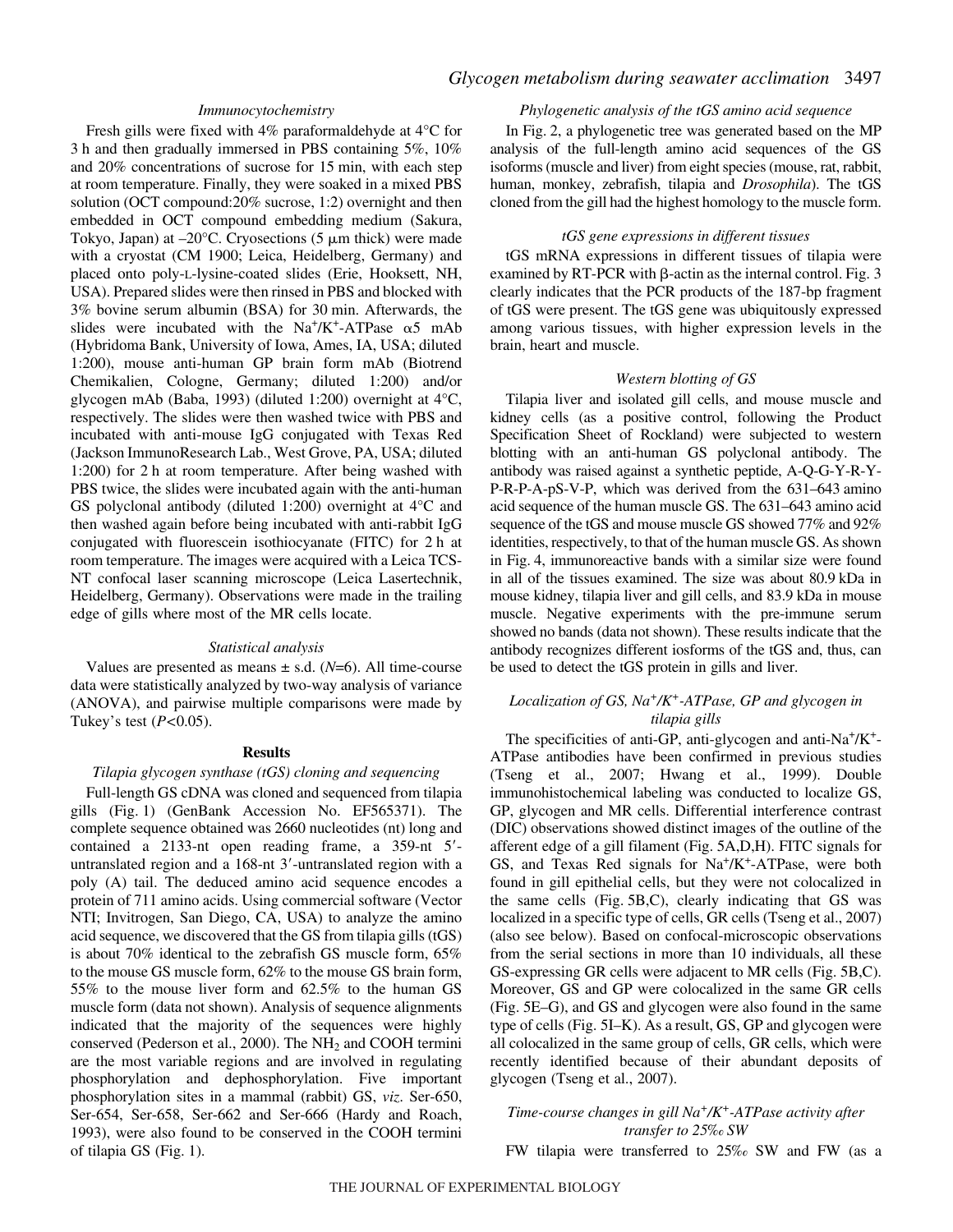## 3498 J. C.-H. Chang and others

| 1    |                                                                                                     |  |             |       |          |  |                  |              |       |              |                    |  |        |              |   |   |               | ATAGGGCAAGCAGTGGTATCAACG CAGAGTACGCGGGGTGGTATCAAC GCAGAGTACGCGGGGCCCCCCCC TTCTCCTCACTTTGCGCTGTTATT              |
|------|-----------------------------------------------------------------------------------------------------|--|-------------|-------|----------|--|------------------|--------------|-------|--------------|--------------------|--|--------|--------------|---|---|---------------|-----------------------------------------------------------------------------------------------------------------|
| 97   |                                                                                                     |  |             |       |          |  |                  |              |       |              |                    |  |        |              |   |   |               | MPLARSLS<br>CTTTTTATGGACGGACTGCGACAG CTGCCAATGCGTGCTTCATCTTCG TGAAGTTGGGACAAAACTGAAGGC ATGCCGCTGGCTCGAAGCCTGTCT |
|      | V T S L S G L E                                                                                     |  |             |       |          |  | E W D E E F D L  |              |       |              | E D A V L F E I    |  |        |              |   |   |               | A W E V A N K V                                                                                                 |
| 193  | GTCACGTCCCTGTCAGGACTGGAG GAATGGGACGAGGAGTTTGATTTG GAGGATGCCGTCCTTTTTGAAATA GCCTGGGAGGTTGCTAACAAAGTT |  |             |       |          |  |                  |              |       |              |                    |  |        |              |   |   |               |                                                                                                                 |
|      | G G I Y T V I O                                                                                     |  |             |       |          |  | T K A R L T      | - S<br>. в   | Е     |              | W G E N Y F        |  | L      |              |   |   | V G P Y V E S | N                                                                                                               |
| 289  | GGAGGCATCTACACCGTCATCCAG ACCAAAGCCCGTCTGACCTCAGAG GAATGGGGGGAAACTATTTCCTG GTGGGTCCCTATGTGGAGAGCAAC  |  |             |       |          |  |                  |              |       |              |                    |  |        |              |   |   |               |                                                                                                                 |
|      | V R T O V E L                                                                                       |  |             |       | <b>I</b> |  | E P T N P A L K  |              | R     | т            | I D K M N          |  | - s    | s            |   |   | G C K V Y F   | G                                                                                                               |
| 385  | GTGCGCACTCAGGTGGAGCTGATC GAGCCCACAAACCCTGCACTCAAG CGGACCATTGACAAGATGAACTCC AGTGGGTGTAAGGTCTACTTTGGC |  |             |       |          |  |                  |              |       |              |                    |  |        |              |   |   |               |                                                                                                                 |
|      | R W L I E G                                                                                         |  |             |       | S P      |  | Y V V L I D I    | G            | F     |              | TAWSL <sup>T</sup> |  | s<br>D |              |   |   |               | GRASCGSF                                                                                                        |
| 481  | CGCTGGCTTATTGAAGGCAGTCCC TACGTTGTGCTCATTGATATCGGG TTCACCGCCTGGTCTTTAGACTCC GGAAGAGCGAGCTGTGGGAGCTTT |  |             |       |          |  |                  |              |       |              |                    |  |        |              |   |   |               |                                                                                                                 |
|      | V P L V C R G L                                                                                     |  |             |       |          |  | T V R P T M R V  |              | L.    |              | F G F L T A W      |  |        |              |   |   |               | L L G E F A A O                                                                                                 |
| 577  | GTTCCATTGGTGTGCCGTGGTTTG ACCGTGAGGCCAACGATGCGGGTG CTGTTTGGTTTTCTGACCGCTTGG CTTCTGGGAGAGTTTGCAGCCCAG |  |             |       |          |  |                  |              |       |              |                    |  |        |              |   |   |               |                                                                                                                 |
|      | C E O P A H I V                                                                                     |  |             |       |          |  | A H F H E W L A  |              |       |              | G L G L M L C R    |  |        |              |   |   |               | Q R Q L P V A T                                                                                                 |
| 673  |                                                                                                     |  |             |       |          |  |                  |              |       |              |                    |  |        |              |   |   |               |                                                                                                                 |
|      | I F                                                                                                 |  | T T H A     |       | T L      |  | L G R Y L C A G  |              |       |              | N V D F Y N N L    |  |        |              |   |   |               | A E F N V D K E                                                                                                 |
| 769  | ATCTTCACCACACATGCTACACTC CTGGGGCGCTACCTGTGTGCTGGA AACGTGGACTTCTATAACAACCTA GCAGAGTTCAATGTCGACAAGGAA |  |             |       |          |  |                  |              |       |              |                    |  |        |              |   |   |               |                                                                                                                 |
|      | A G D R Q I Y H                                                                                     |  |             |       |          |  | RY CLERAA        |              |       |              | A H C A H V F      |  | т      |              |   |   |               | TVSQITAI                                                                                                        |
| 865  | GCGGGCGATCGACAAATCTACCAT CGCTACTGTTTGGAGCGTGCAGCG GCACACTGTGCCCACGTCTTCACC ACAGTGTCTCAAATTACTGCAATC |  |             |       |          |  |                  |              |       |              |                    |  |        |              |   |   |               |                                                                                                                 |
|      | E A E H L L K R                                                                                     |  |             |       |          |  | K P D I V T P N  |              |       |              | G L N V K K F      |  | s      |              |   |   |               | A M H E F Q N L                                                                                                 |
| 961  | GAGGCAGAACACCTGCTCAAGAGG AAACCAGATATCGTGACTCCCAAC GGGCTCAACGTGAAGAAGTTCTCA GCTATGCACGAGTTTCAAAACCTC |  |             |       |          |  |                  |              |       |              |                    |  |        |              |   |   |               |                                                                                                                 |
|      | H A O S K S R I                                                                                     |  |             |       |          |  | O E F V R G H F  |              |       |              | Y G H L D F N L    |  |        |              |   |   |               | D K C L F L F I                                                                                                 |
| 1057 | CACGCTCAGAGCAAGAGTCGGATT CAGGAGTTTGTCAGGGGACACTTC TATGGACACCTCGACTTCAACCTG GACAAGTGTTTGTTCCTCTTCATC |  |             |       |          |  |                  |              |       |              |                    |  |        |              |   |   |               |                                                                                                                 |
|      | A G R Y E F S                                                                                       |  |             |       | N        |  | K G A D I F L E  |              |       |              | ALARL NY L         |  |        |              |   |   |               | L R V N H S D V                                                                                                 |
| 1153 | GCTGGGAGGTACGAATTCTCCAAC AAAGGAGCCGACATCTTCTTGGAG GCTTTAGCCAGACTCAATTATCTA CTGAGAGTCAACCACAGTGATGTG |  |             |       |          |  |                  |              |       |              |                    |  |        |              |   |   |               |                                                                                                                 |
|      | T V I A F F F                                                                                       |  |             |       | м        |  | PARTNNF          | N            | $V$ E |              | TLKGQA             |  |        |              |   |   |               | VRK QLWD T                                                                                                      |
| 1249 | ACAGTGATCGCATTCTTCTTCATG CCAGCTCGGACGAACAACTTCAAT GTGGAGACCTTGAAGGGCCAAGCA GTCAGGAAGCAGCTCTGGGATACT |  |             |       |          |  |                  |              |       |              |                    |  |        |              |   |   |               |                                                                                                                 |
|      | A Q T V K E R F                                                                                     |  |             |       |          |  | G K K L Y E S    | . т.         |       |              | L V G Q L P D V    |  |        |              |   |   | S K I L D K E | ם                                                                                                               |
| 1345 | GCTCAGACTGTGAAGGAGCGCTTT GGAAAGAAACTTTATGAGTCACTT CTGGTTGGGCAGCTGCCAGATGTG TCGAAGATCCTGGACAAAGAGGAT |  |             |       |          |  |                  |              |       |              |                    |  |        |              |   |   |               |                                                                                                                 |
|      | F T I M K R A                                                                                       |  |             |       | I        |  | F A T Q R Q C    | $^{\circ}$   |       |              | P P I C T H N M    |  |        |              |   |   | L E D S S D P | $\mathbf{I}$                                                                                                    |
| 1441 | TTCACCATCATGAAGCGTGCCATC TTTGCCACTCAGAGGCAGTGCCAG CCTCCAATCTGCACTCACAACATG CTGGAGGACAGCAGCGACCCCATC |  |             |       |          |  |                  |              |       |              |                    |  |        |              |   |   |               |                                                                                                                 |
|      | L N C V R R I G                                                                                     |  |             |       |          |  | L F N S S A D R  |              |       |              | V K I I F H P E    |  |        |              |   |   |               | F L S S T S P L                                                                                                 |
| 1537 | CTCAACTGTGTTCGCCGCATTGGC CTTTTCAACAGCTCTGCTGACCGG GTCAAGATTATCTTCCATCCCGAG TTCCTTTCATCCACCTCTCCTTT  |  |             |       |          |  |                  |              |       |              |                    |  |        |              |   |   |               |                                                                                                                 |
|      | L P M D Y E E F                                                                                     |  |             |       |          |  | VRGCHLGV         |              | F     |              | PSYYEP W           |  |        |              |   |   | G Y T P A E C | - 77                                                                                                            |
| 1633 | CTTCCAATGGATTACGAGGAGTTT GTAAGAGGTTGCCACCTTGGCGTC TTTCCCTCTTACTATGAGCCCTGG GGCTACACACCTGCTGAGTGCACT |  |             |       |          |  |                  |              |       |              |                    |  |        |              |   |   |               |                                                                                                                 |
|      | V M G I P S                                                                                         |  |             |       | I S      |  | T N L S G F G C  |              |       |              | F M E E H I A D    |  |        | $\mathbf{P}$ |   |   |               | TAYGIYI                                                                                                         |
| 1729 | GTCATGGGAATTCCATCAATCTCC ACTAACCTGTCAGGTTTCGGCTGT TTCATGGAGGAACACATAGCAGAC CCAACGGCATATGGTATCTACATC |  |             |       |          |  |                  |              |       |              |                    |  |        |              |   |   |               |                                                                                                                 |
|      | L D                                                                                                 |  | R R C R G V |       |          |  | D E S C N Q L    | $\mathbf{T}$ | s     | $\mathbf{F}$ | L F Q F C K        |  |        |              |   |   |               | Q S R R Q R I I                                                                                                 |
| 1825 | CTGGACCGCAGGTGTCGGGGAGTG GACGAGTCATGTAACCAGCTCACT TCCTTCCTGTTCCAGTTCTGCAAG CAGAGCCGGCGCCAGCGGATCATC |  |             |       |          |  |                  |              |       |              |                    |  |        |              |   |   |               |                                                                                                                 |
|      | Q R N R T E R L                                                                                     |  |             |       |          |  | S D L L D W R Y  |              |       |              | LGRYYIAA           |  |        |              |   |   |               | RH MALAKA                                                                                                       |
| 1921 | CAGAGGAACCGCACTGAGCGTCTG AGCGATCTCTTGGACTGGAGATAC CTCGGCAGGTATTATATAGCTGCC CGCCACATGGCCCTGGCTAAAGCC |  |             |       |          |  |                  |              |       |              |                    |  |        |              |   |   |               |                                                                                                                 |
|      | F P D                                                                                               |  | T F         | I Y E |          |  | P Q E A S Q T A  |              |       |              | G F R Y P R P A    |  |        | s l          | v | P | P(S) P A      | - L                                                                                                             |
| 2017 | TTCCCTGACACCTTCATATATGAA CCTCAGGAGGCATCCCAAACCGCC GGTTTCCGTTACCCCCGACCAGCC TCGGTGCCACCATCTCCAGCCCTG |  |             |       |          |  |                  |              |       |              |                    |  |        |              |   |   |               |                                                                                                                 |
|      | S) RH                                                                                               |  | S (S ) PHH  |       |          |  | S) E A E D N E D |              |       |              | D E R Y D E D L    |  |        |              |   |   |               | E A E K D K V N                                                                                                 |
| 2113 | TCCCGCCACTCCCCCGCACCAC AGCGAGGCTGAAGACAACGAGGAT GACGAGCGCTACGACGAGGACCTG GAGGCCGAAAAGGACAAGGTGAAC   |  |             |       |          |  |                  |              |       |              |                    |  |        |              |   |   |               |                                                                                                                 |
|      | I R Q P Y T L P                                                                                     |  |             |       |          |  | MKNKSIAI         |              |       |              | I GANGNG D         |  |        |              |   |   | K V T S E K N |                                                                                                                 |
| 2209 |                                                                                                     |  |             |       |          |  |                  |              |       |              |                    |  |        |              |   |   |               | ATCCGCCAGCCCTACACCCTGCCT ATGAAAAACAGTCCATTGCCATC ATCGGAGCCAACGGGAACGGCGAC AAGGTGACGAGCGAGAAAAACTGA              |
| 2305 |                                                                                                     |  |             |       |          |  |                  |              |       |              |                    |  |        |              |   |   |               | GACCGGCGCACTACTGCTAAACCT CACTAGTGAAACTCTTATCTGTGG TTCAAGGTGTCCGTGTACTCGCAA AACTTTGCAGACGACTGTGGCTTG             |
| 2401 |                                                                                                     |  |             |       |          |  |                  |              |       |              |                    |  |        |              |   |   |               | CGTGAACGCGTGTGACGAATTTAA TATTGGCATGTTGTGACAAAATGC ATTACTGTCAGTGTCTTCCCAACC TGTGCGTACCTCAGAATTTTTAAA             |
| 2497 |                                                                                                     |  |             |       |          |  |                  |              |       |              |                    |  |        |              |   |   |               | AACAGTATCTGTCAGTTTGATATA TTTTGGTATTGTTTCAGTTACACC AGCAGTGTGACCGGTGGTTTGCTT TGTGGAGTAAATGCAGCACCTTTA             |
| 2593 | ATAAAAAAAAAAAAAAAAAAAAAA AGAAAGTACTCTGCGTTGATACCA CTGCTTGCCCTATAGTGAGA                              |  |             |       |          |  |                  |              |       |              |                    |  |        |              |   |   |               |                                                                                                                 |

Fig. 1. Full-length glycogen synthase cDNA and the deduced amino acid sequences cloned from tilapia gills. Five important phosphorylation sites (circles) and two UDP-glucose binding-related Lys residues (shaded) are all conserved. GenBank Accession No. EF565371.

control) and then the activity of gill  $Na^+/K^+$ -ATPase was measured at different time points after the transfer. Gill Na+/K+- ATPase activity of the FW control group was maintained at  $4-6 \mu$ mol Pi h<sup>-1</sup> mg<sup>-1</sup> protein during the entire experiment (Fig. 6). However, the activity in the  $25\%$  SW group showed dramatic changes, with two peaks  $(Fig. 6)$ . The activity exhibited a significant increase (of about 1.9-fold) from the first hour immediately after transfer to 25‰ SW, a high level was maintained during the subsequent  $1-6$  h, and then the level declined to that of the control. Thereafter, the activity showed another rapid and evident increase 24 h post-transfer, peaked (at about 3.2-fold) again at 48 h, and then maintained a high level until the end of the experiment.

## *Time-course changes in glycogen content in isolated gill and liver cells after transfer to 25‰ SW*

Similar to the above transfer experiment, glycogen content in isolated gill and liver cells was measured at different time points after the transfer. Glycogen content in isolated gill (mainly in GR cells) and liver cells was affected by environmental salinity (Fig. 7A,B). Glycogen deposits in gill GR cells were depleted by about 50% in the first hour immediately after transfer from FW to 25‰ SW, then remained at a low level, and finally recovered to the level of the control (Fig. 7A). On the other hand, it was not until the sixth hour that the glycogen content began to be depleted in the liver, and the content of glycogen in the liver was maintained at a lower level, at ~40–60% of that of the control FW group, until the end of the experiment  $(Fig. 7B)$ .

## *Time-course changes in GP protein levels and activity, and GS protein levels in isolated gill cells after transfer to 25‰ SW*

Following the changes in the gill  $Na^+/K^+$ -ATPase activity and glycogen content, gill GP protein levels and activity and GS protein levels also showed dramatic changes (Fig. 8). In isolated gill cells, the patterns of change in the GP protein amount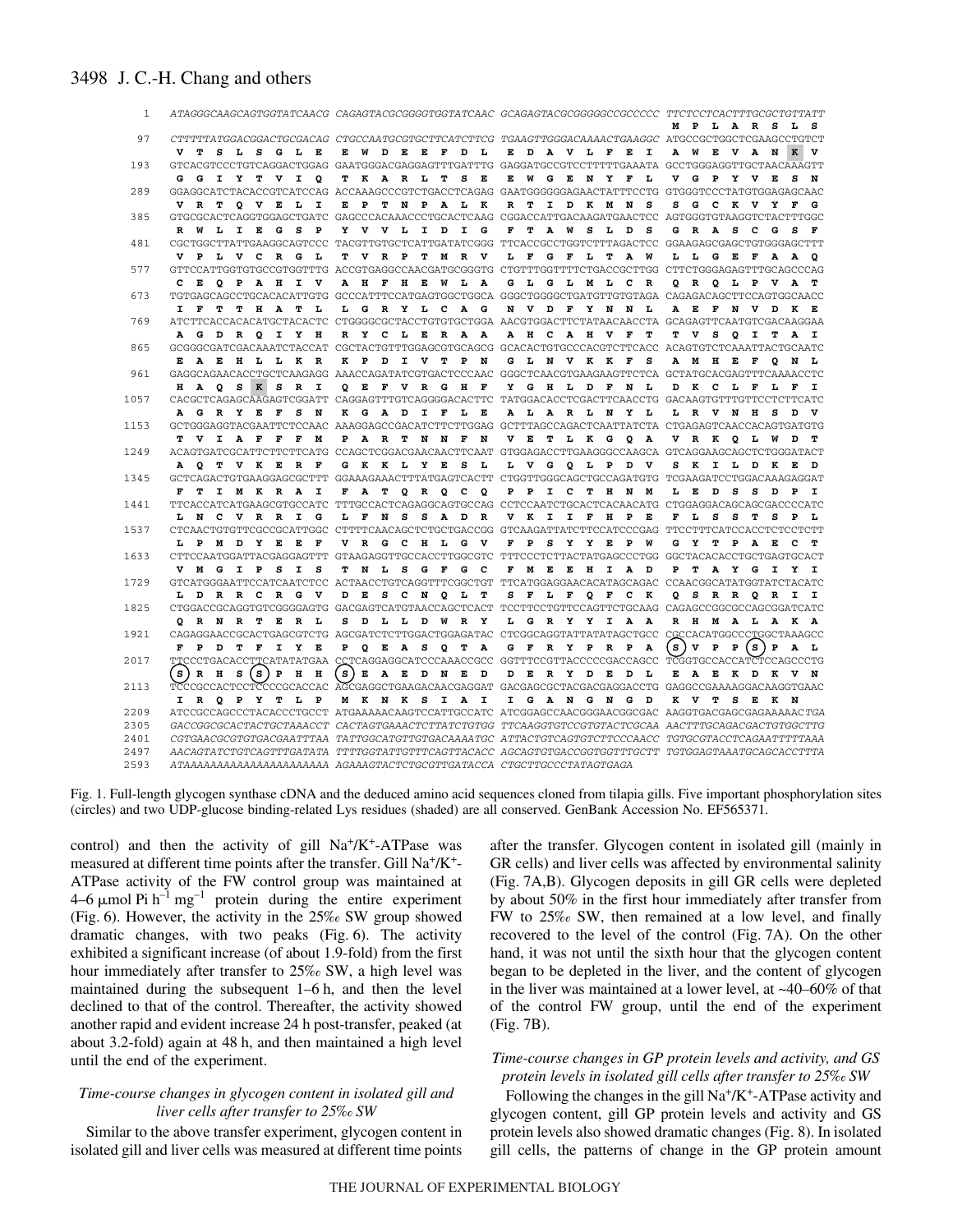

Fig. 2. Phylogenic analysis constructed with complete amino acid sequences of glycogen synthase (GS) by maximum parsimony methods with 1000 replications. The GenBank Accession Nos of the sequences used are as follows: GS muscle form of the mouse, NP\_109603; human, NP\_002094; rat, XP\_341859; rabbit, P13834; monkey, AF529178; zebrafish, NP\_957474. GS liver form of the mouse, NP\_663547; rat, NP\_037221; human, NP\_068776; zebrafish, NP\_001018199. GS isoform C from *Drosophila*, NP\_731968.



Fig. 3. RT-PCR analysis of glycogen synthase (GS) gene expression in the brain (B), gills (G), liver (L), muscle (M), intestines (I), heart (H), spleen  $(S)$  and kidneys  $(K)$  of tilapia.  $\beta$ -Actin was used as an internal control. GS was expressed in all of the tissues examined, with the brain, muscle, heart and spleen showing higher expression levels.

(Fig. 8B) and activity (Fig. 8A) were reversed compared with those of the GS protein (Fig. 8C). Gill GP activity began to show evident stimulation (of  $\sim$ 2-fold) from the third hour after transfer to 25‰ SW, it decreased thereafter and then recovered to a stable level similar to that of the control FW group from 12 h post-transfer until the end of the experiment (Fig. 8A). Simultaneously, the gill GP protein amount also increased immediately after transfer, peaked (at ~2-fold) in the third hour and returned to the control level from the 12th hour (Fig. 8B); however, the GP protein amount was higher than that in the control FW group at 168 h at the end of the experiment (Fig. 8B). By contrast, the gill GS protein amount in the SW group showed a sudden decline (to  $~60\%$ ) in the third hour after transfer, then immediately recovered to the original level thereafter, but it turned out to be higher than the control at the 168th hour at the end of the experiment (Fig. 8C).

### *Time-course changes in GP and GS proteins in the liver after transfer to 25‰ SW*

The profiles of GP and GS protein amounts in the liver were similar to those in isolated gill cells; however, the changes in



Fig. 4. Western blot analysis of glycogen synthase in mouse muscle (MM), mouse kidney (MK), tilapia liver (TL) and isolated tilapia gill cells (TG). The anti-human glycogen synthase polyclonal antibody revealed immunoreactive bands with similar sizes in all the tissues.

the liver appeared more slowly than did those in isolated gill cells (Figs  $8, 9$ ). As shown in Fig. 9A, the liver GP protein amount appeared to increase from the sixth hour after the transfer to 25‰ SW and returned to the same level as the control group from the 24th hour after transfer (Fig. 9A). By contrast, the liver GS protein amount showed a sudden decrease after 12 h and then immediately returned to the level of the control group (Fig. 9B).

#### **Discussion**

The notable findings of the present study were as follows: (1) GS was cloned and sequenced from fish gills for the first time; (2) GS, GP and glycogen were co-localized in a specific group of gill cells, i.e. GR cells, which are adjacent to MR cells (the major ionocytes); (3) glycogen content in both gill and liver was significantly depleted after acute transfer from FW to 25‰ SW, but the depletion occurred earlier in gills than in the liver; and (4) gill  $Na^+/K^+$ -ATPase activity rapidly increased immediately after SW transfer. Following this, gill GP activity and protein expression were upregulated  $1-3$  h post-transfer and eventually recovered, while at the same time GS protein expression was downregulated. Similar changes in liver GP and GS protein expressions were observed but they occurred more slowly, at  $6-12$  h post-transfer to  $25\%$  seawater.

The amino acid sequence of the tilapia GS (tGS) from the gills showed the highest identity of 70% with the zebrafish GS muscle form and 55–65% with the mammalian counterparts. Phosphorylation of the C-terminal serine residues of mammalian GS, a key regulator for controlling enzyme activity (Cohen, 1982; Roach, 1990), is conserved in the tGS. Moreover, the tGS also has two Lys residues, Lys38 and Lys300, which have been identified as binding sites for UDP-glucose in the mammalian enzyme (Tagaya et al., 1985; Mahrenholz et al., 1988). Based on these results, the tGS may be a homologue of the mammalian GS muscle form.

The mechanisms of glycogen synthesis and degradation are generally known in mammal tissues, including the liver, muscle and other organs (Smythe and Cohen, 1991; Bollen et al., 1998), and this mechanism seems to be similar in fish gills, an energyconsuming organ. Glycogen was reported to exist in the cytoplasm of fish branchial MR cells according to electron microscopic observations (Philpott and Copeland, 1963; Nakao, 1974). This traditional inference seems unlikely because of the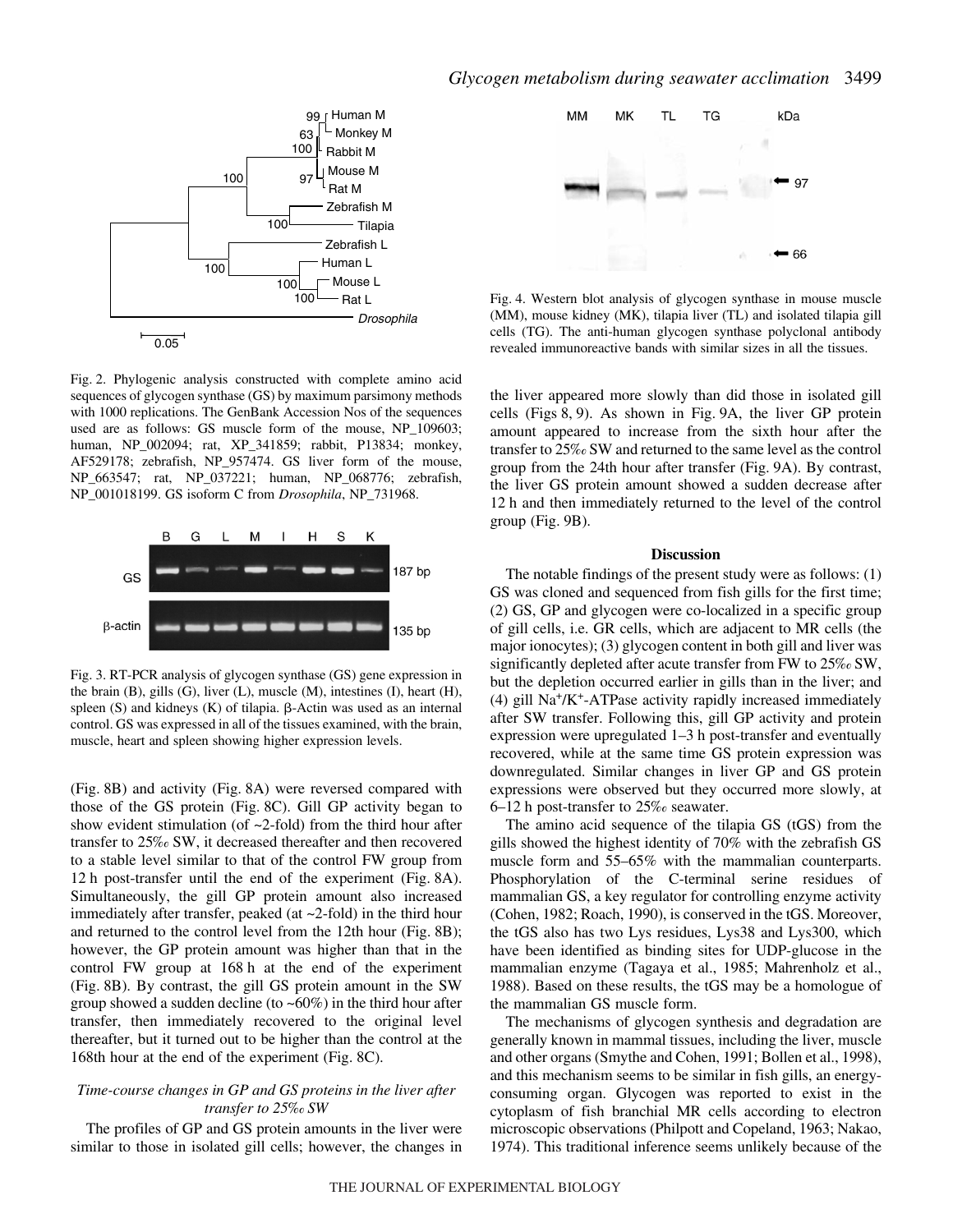



Fig. 5. Immunohistochemical images of freshwater tilapia gill frozen sections. (A–C) Double labeling for glycogen synthase (GS) and Na<sup>+</sup>/K<sup>+</sup>-ATPase (NaK); (D–G) double labeling (arrows) for GS and glycogen phosphorylase (GP); (H–K) double labeling (arrows) for GS and glycogen. A, D and H are DIC images. GS, GP and glycogen were co-localized in a specific group of glycogen-rich cells (GRC) that are adjacent to mitochondrionrich cells (MRC; labeled with Na+/K+- ATPase). White dots indicate the outline of the cells. Scale bar:  $10 \mu m$  (A–C) and 20  $\mu$ m (D–K).

present and previous (Tseng et al., 2007) convincing molecular and cellular evidence of the colocalization of GP, GS and glycogen in a specific group of cells (GR cells) but not in MR cells in fish gills. As addressed by Tseng et al., GR cells and MR cells share the same apical opening to form a multicellular complex (Tseng et al., 2007). More sensitive analysis, like immuno-electron microscopy, is necessary to further confirm whether GR cells are actually previously reported accessory cells or other transporting cells (Tseng et al., 2007). However, the present result raises the possibility that the relationship in energy translocation between mammal astrocytes and neurons may also occur between GR cells and MR cells in fish gills. In the rat brain, GP and glycogen mainly exist in astrocytes, astroglial cells and ependymal cells of ventricles but never in neurons (Pfeiffer-Guglielmi et al., 2003). During energy

deprivation in the central nervous system, glycogen is degraded to lactate, which is shuttled from astrocytes to high-energyrequiring neurons (Ransom and Fern, 1997; Brown et al., 2003; Pfeiffer-Guglielmi et al., 2007).

Acclimation to SW in fish was suggested to be involved in activation of ion secretion pathways in gill MR cells (Evans et al., 2005), and this requires additional energy support (Morgan et al., 1997). Immediately after an acute challenge with SW, gill Na<sup>+</sup>/K<sup>+</sup>-ATPase activity showed a rapid and drastic increase from the first hour in order to recover the impaired internal ion levels and osmolalities in tilapia (Hwang et al., 1989), indicating that a prompt energy supply for stimulating ion-secretion mechanisms is critically needed. Indeed, Morgan et al. (Morgan et al., 1997) examined the oxygen consumption in tilapia after transfer to SW and found a significant increase after 4 days of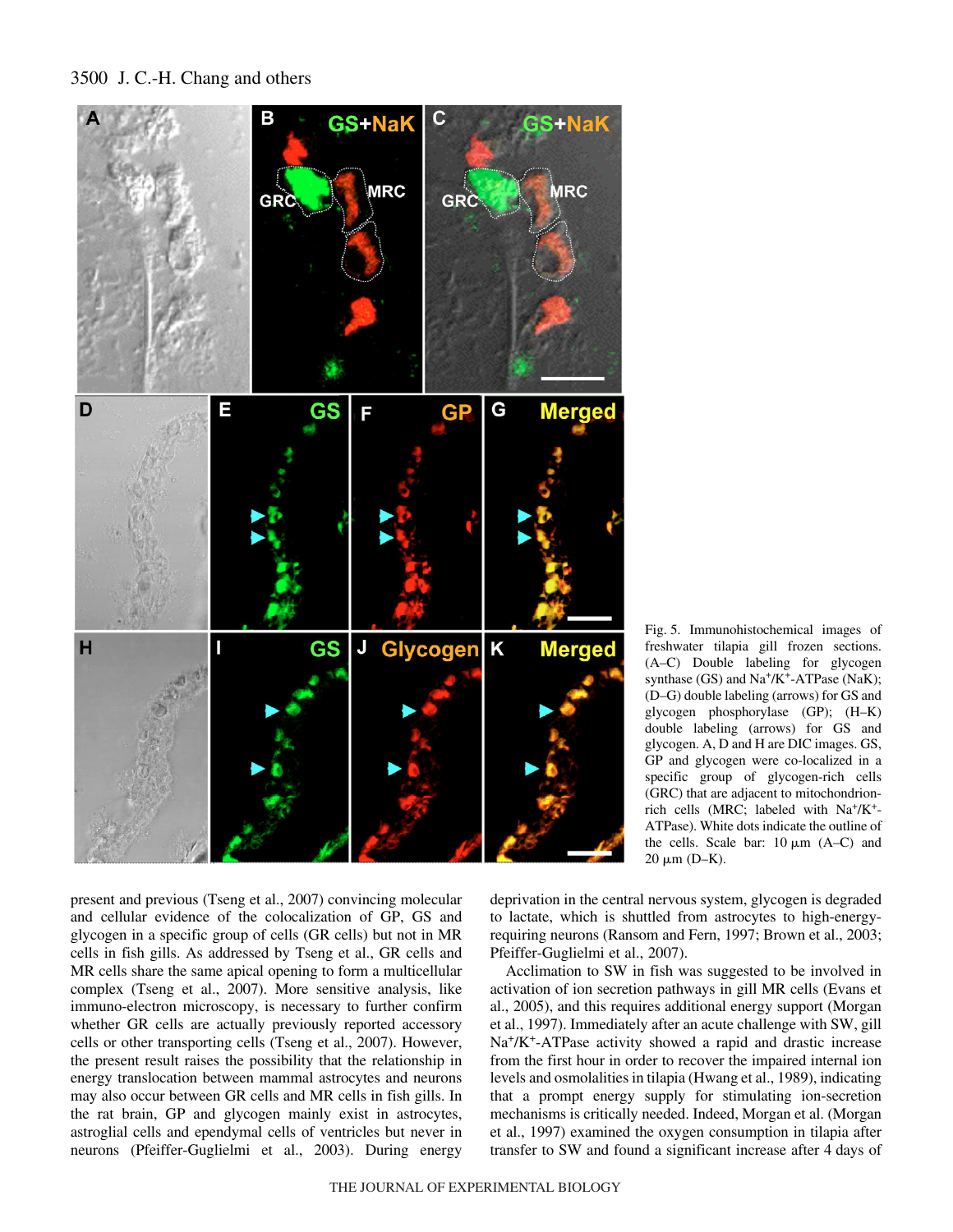

Fig. 6. Time-course changes in gill  $Na^+/K^+$ -ATPase activities in tilapia transferred from freshwater (FW) to 25‰ seawater (SW). Data are presented as means  $\pm$  s.d. (*N*=6). \*Indicates a significant difference from the respective control in FW (*P<*0.05). Different letters indicate significant differences (*P*<0.05) among sampling times in fish transferred to SW.



Fig. 7. Time-course changes in gill (A) and liver (B) glycogen content in tilapia transferred from freshwater (FW) to 25‰ seawater (SW). Data are presented as means  $\pm$  s.d. (*N*=6). \*Indicates a significant difference from the respective control in FW (*P*<0.05). Different letters indicate significant differences (*P*<0.05) among sampling times in fish transferred to SW.

acclimation. Other studies, however, reported a reduction in oxygen consumption in tilapia after 2 weeks to 1 month of acclimation to a higher salinity (Febry and Lutz, 1987; Sardella et al., 2004). Most of those previous studies focused on the energetic changes from several days to 1 month. So far, no observations have been made in the case of very short term (in terms of hours) energetic changes, which is critically important for the rapid stimulation of the gill  $Na^+/K^+$ -ATPase activity observed in the present study.

Carbohydrates, such as glucose and lactate, have been



Fig. 8. Time-course changes of gill glycogen phosphorylase (GP) total activity (A), GP protein relative amounts (B) and glycogen synthase (GS) protein relative amounts (C) in tilapia transferred from freshwater (FW) to 25‰ seawater (SW). Protein amounts were measured by western blotting. Data are presented as means  $\pm$  s.d. (*N*=6). \*Indicates a significant difference from the respective control in FW (*P*<0.05). Different letters indicate significant differences (*P*<0.05) among sampling times in fish transferred to SW.

suggested to be an essential energy source for fish osmoregulation during acclimation to different salinities; hence, changes in glycogen content are another suitable indicator for monitoring energetic metabolism in a specific organ or cell (Assem and Hanke, 1979; Nakano et al., 1998; Sangiao-Alvarellos et al., 2005). Effects of environmental salinities on glycogen content in the liver, gills and/or other organs have been examined in several studies. Nakano et al. found no significant changes in liver glycogen contents in tilapia (*O. mossambicus*) after transfer from FW to  $23\%$  SW for 0.5–96 h (Nakano et al., 1998). Likewise, Assem and Hanke found no significant difference in glycogen content of the liver in the same species 6–168·h after transfer from FW to 25‰ SW (Assem and Hanke, 1979). The controversy between these previous data and the present results in tilapia may be partially due to differences in the fish size, the conditions (e.g. temperature) in which the fish were kept, the method of sampling, etc. On the other hand, Sangiao-Alvarellos et al. examined metabolic changes in the liver and gills in gilthead sea bream (*Sparus auratus*) during acclimation between 38‰ and 55‰ SW and found that glycogen was depleted in the liver on the first day while that in the gills accumulated (Sangiao-Alvarellos et al., 2005). These results imply that mobilization of liver glycogen may provide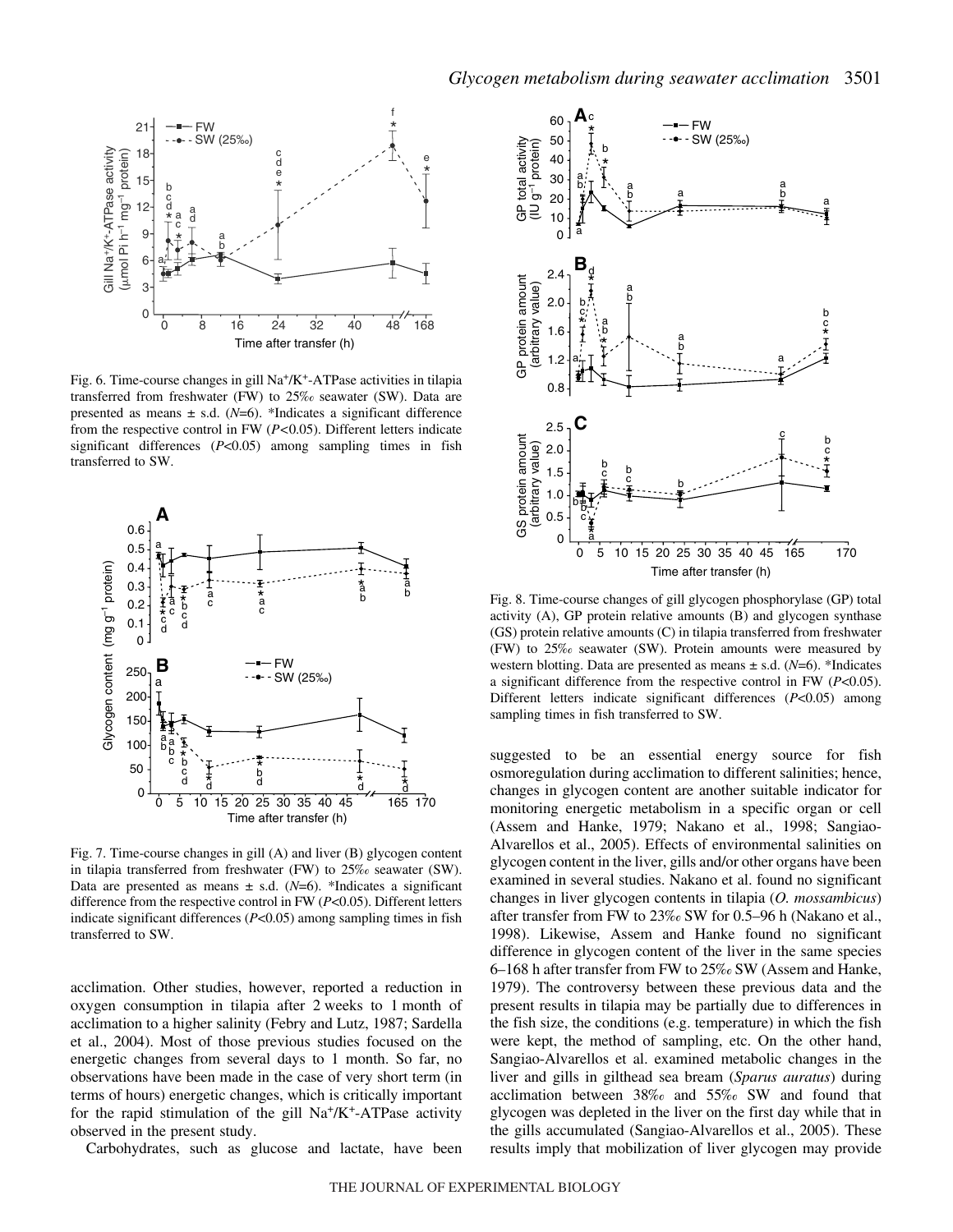

Fig. 9. Time-course changes in liver glycogen phosphorylase (GP) protein relative amounts (A) and glycogen synthase (GS) protein relative amounts (B) in tilapia transferred from freshwater (FW) to 25‰ seawater (SW). Protein amounts were measured by western blotting. Data are presented as means  $\pm$  s.d.  $(N=6)$ . \*Indicates a significant difference from the respective control in FW (*P*<0.05). Different letters indicate significant differences (*P*<0.05) among sampling times in fish transferred to SW.

endogenous carbohydrate fuel to the gills (Sangiao-Alvarellos et al., 2005); however, no further investigations have been done within the first day after transfer, which is a very critical period for a fish exposed to a salinity stress as we addressed above. The present study examines the differential roles of the gills and liver and their spatial and temporal relationships to the energy supply for osmoregulation during acute exposure to a highsalinity environment. The present data of changes in glycogen content indicate that the glycogen in gills may provide prompt energy from the first hour after SW transfer; subsequently, from 6·h post-transfer, liver glycogen may become the major carbohydrate reserve supporting the operation of ion-secretion mechanisms in tilapia gills. Furthermore, the glycogen content in the liver is much greater, about 250–300-fold, than that in the gills, and this also reasonably reflects the different partitions of the two organs in energy supply. SW acclimation stimulates the activities of Na+/K+-ATPase and other transporters or enzymes in gills, intestine and other osmoregulatory organs (Kelly et al., 1999; Ando et al., 2003; Evans et al., 2005). Liver glycogen may provide energy for all the processes in these organs. It is impossible to distinguish the partitions of liver glycogen to different organs or different transporters; therefore, it is not surprising to find that the profile of liver glycogen (started to deplete at 6 h) was not totally in concert with that of gill  $Na^+/K^+$ -ATPase (second increase from 24 h).

In both the gills and liver of gilthead sea bream, GP activities and glycogen content changed in parallel immediately after transfer from 38‰ to 55‰ SW, but neither GS activity nor protein expression was studied (Sangiao-Alvarellos et al., 2005). Obviously, these previous findings might not correctly reflect the functional regulation of glycogenesis and glycogenolysis during hyperosmotic acclimation. On the contrary, in the present study, tilapia gill GP and GS protein expressions and/or activities showed opposite changes, increasing (upregulation of glycogenolysis) and decreasing (downregulation of glycogenesis), respectively, from the first to the third hours after transfer to 25‰ SW, and these profiles reasonably reflect depletion of gill glycogen. Similar results were also found in tilapia liver, but stimulation of glycogenolysis in the liver began later, from the sixth to the 12th hour after transfer. In previous studies on rainbow trout (*O. mykiss*), acclimation to 12‰ or 28‰ SW also stimulated liver glycogenolysis, which was associated with an increase in GP activity, a decrease in GS activity and a decline in glycogen levels (Soengas et al., 1991; Soengas et al., 1993). Based on our data, stimulation of glucogenolysis in the gills and thereafter in the liver probably provides a sequential energy supply for the operation of ion-secretion mechanisms, including  $Na^+/K^+$ -ATPase and other transporters, in tilapia gills during acute exposure to SW.

Glycogen is stored in the liver as a reserve of glucose for extrahepatic tissues, and the liver, acting as a sensor of blood glucose stores, mobilizes glycogen according to peripheral needs (Bollen et al., 1998). Therefore, it is not surprising to find in the present study and other previous work that mobilization of liver glycogen may provide carbohydrate reserves to fuel glycolysis in gills for operation of ion-regulation mechanisms during acclimation to salinity changes (Assem and Hanke, 1979; Soengas et al., 1991; Soengas et al., 1993; Sangiao-Alvarellos et al., 2005). The notable new finding from the present study is that the gills accumulate glycogen as a local carbohydrate reserve, and upon acute salinity stress, the glycogen in the gills is initially degraded to provide a prompt emergency energy supply for activation of salt secretion mechanisms before glycogenolysis in the liver is stimulated. However, direct evidence to demonstrate the energy shuttle between gill cells is still lacking and requires further studies. The role of the gills themselves in the emergency energy supply for osmoregulation seems to have been overlooked in previous studies that examined metabolic changes in gills of the gilthead sea bream during acclimation to different salinities (Sangiao-Alvarellos et al., 2003; Sangiao-Alvarellos et al., 2005). There are some possible reasons for this: first, those studies did not examine short-term changes (in terms of hours) as discussed above; second, perhaps there are differences in the methodologies for measuring glycogen content and GP expression and activity. Our preliminary experiments showed that blood in gill tissues comprised as much as >60% and >80%, respectively, of the glycogen content and GP protein amount in the whole gill (data not shown). Thus, the present study using isolated gill epithelial cells to examine metabolic changes in gill cells avoided the contaminating effects from blood and other cells. The actual changes in gill cells might have been obscured in previous studies by Sangiao-Alvarellos et al. (Sangiao-Alvarellos et al., 2003; Sangiao-Alvarellos et al., 2005), since they used whole gill tissues without isolating the gill cells.

Taking all this into account, we propose a model for carbohydrate metabolism for osmoregulation in tilapia gills during acute exposure to salinity stress: GR cells accumulate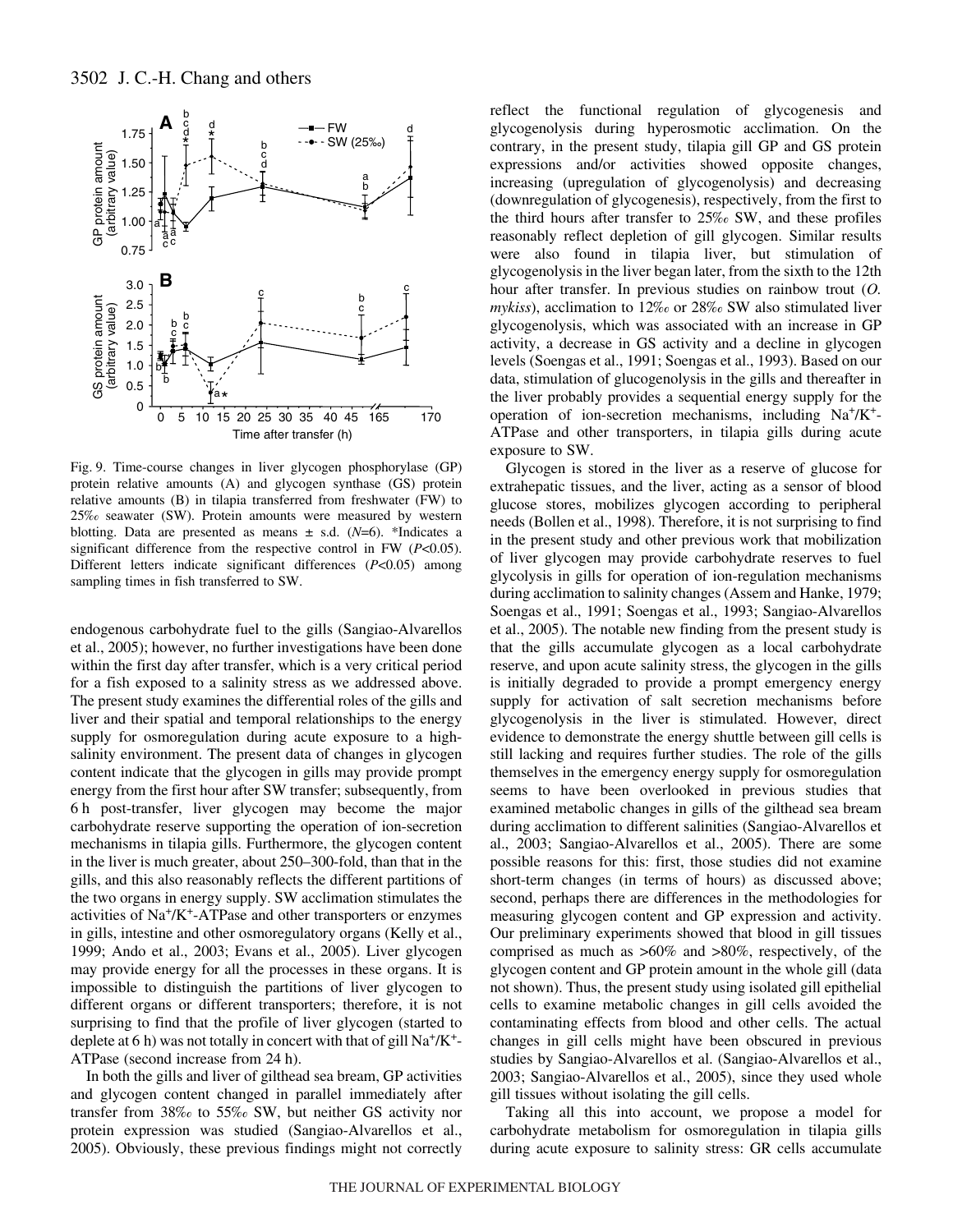glycogen as a local carbohydrate reserve in gills, glucogenolysis in gill GR cells is initially stimulated to provide prompt energy for neighboring MR cells in order to trigger ion-secretion mechanisms, and several hours later, the liver begins to degrade its glycogen for the subsequent energy supply. This local and systematic partitioning of glycogen metabolism for emergency energy requirements is similar to what has been well documented in mammal brains (neurons and astrocytes) and liver.

This study was financially supported by grants to P.P.H. from the National Science Council and Academia Sinica, Taiwan, Republic of China. We extend our thanks to Ms Y. C. Tung and Mr J. Y. Wang for their assistance during the experiments and also to the Core Facility of the Institute of Cellular and Organismic Biology, Academia Sinica for assistance with confocal microscopy.

#### **References**

- **Ando, M., Mukuda, T. and Kozaka, T.** (2003). Water metabolism in the eel acclimated to sea water: from mouth to intestine. *Comp. Biochem. Physiol.* **136B**, 621-633.
- **Assem, H. and Hanke, W.** (1979). Concentrations of carbohydrates during osmotic adjustment of the euryhaline teleost, *Tilapia mossambica*. *Comp. Biochem. Physiol.* **64**, 5-16.
- **Baba, O.** (1993). Production of monoclonal antibody that recognizes glycogen and its application for immunohistochemistry. *Kokubyo Gakkai Zasshi* **60**, 264-287.
- **Bacca, H., Huvet, A., Fabioux, C., Daniel, J. Y., Delaporte, M., Pouvreau, S., Van Wormhoudt, A. and Moal, J.** (2005). Molecular cloning and seasonal expression of oyster glycogen phosphorylase and glycogen synthase genes. *Comp. Biochem. Physiol.* **140B**, 635-646.
- **Boeuf, G. and Payan, P.** (2001). How should salinity influence fish growth? *Comp. Biochem. Physiol.* **130C**, 411-423.
- **Bollen, M., Keppens, S. and Stalmans, W.** (1998). Specific features of glycogen metabolism in the liver. *Biochem. J.* **336**, 19-31.
- **Brown, A. M., Tekkok, S. B. and Ransom, B. R.** (2003). Glycogen regulation and functional role in mouse white matter. *J. Physiol.* **549**, 501-512.
- **Cohen, P.** (1982). The role of protein phosphorylation in neural and hormonal control of cellular activity. *Nature* **296**, 613-620.
- **Evans, D. H., Piermarini, P. M. and Choe, K. P.** (2005). The multifunctional fish gill: dominant site of gas exchange, osmoregulation, acid–base regulation, and excretion of nitrogenous waste. *Physiol. Rev.* **85**, 97-177.
- **Febry, R. and Lutz, P.** (1987). Energy partitioning in fish: the activity-related cost of osmoregulation in a euryhaline cichlid. *J. Exp. Biol.* **128**, 63-85.
- **Fernandez-Novell, J. M., Arino, J., Vilaro, S. and Guinovart, J. J.** (1992). Glucose induces the translocation and the aggregation of glycogen synthase in rat hepatocytes. *Biochem. J.* **281**, 443-448.
- **Frolow, J. and Milligan, C. L.** (2004). Hormonal regulation of glycogen metabolism in white muscle slices from rainbow trout (*Oncorhynchus mykiss* Walbaum). *Am. J. Physiol.* **287**, R1344-R1353.
- **Garcia-Rocha, M., Roca, A., De La Iglesia, N., Baba, O., Fernandez-Novell, J. M., Ferrer, J. C. and Guinovart, J. J.** (2001). Intracellular distribution of glycogen synthase and glycogen in primary cultured rat hepatocytes. *Biochem. J.* **357**, 17-24.
- **Greenberg, C. C., Jurczak, M. J., Danos, A. M. and Brady, M. J.** (2006). Glycogen branches out: new perspectives on the role of glycogen metabolism in the integration of metabolic pathways.*Am. J. Physiol.* **291**, E1-E8.
- Hardy, T. A. and Roach, P. J. (1993). Control of yeast glycogen synthase-2 by COOH-terminal phosphorylation. *J. Biol. Chem.* **268**, 23799-23805.
- **Higgins, D. G. and Sharp, P. M.** (1988). CLUSTAL: a package for performing multiple sequence alignment on a microcomputer. *Gene* **73**, 237-244.
- **Higgins, D. G., Thompson, J. D. and Gibson, T. J.** (1996). Using CLUSTAL for multiple sequence alignments. *Meth. Enzymol.* **266**, 383-402.
- **Hirose, S., Kaneko, T., Naito, N. and Takei, Y.** (2003). Molecular biology of major components of chloride cells. *Comp. Biochem. Physiol.* **136B**, 593- 620.
- **Hoffman, J. and Katz, U.** (1998). Glyconeogenesis and urea synthesis in the toad *Bufo viridis* during acclimation to water restriction. *Physiol. Zool.* **71**, 85-92.

**Hwang, P. P.** (1987). Tolerance and ultrastructural response of branchial

chloride cells on salinity changes in euryhaline teleost, *Oreochromis mossambicus*. *Mar. Biol.* **94**, 643-649.

- **Hwang, P. P., Sun, C. M. and Wu, S. M.** (1989). Changes of plasma osmolality, chloride concentration, and gill Na,K-ATPase activity in tilapia, *Oreochromis mossambicus*, during seawater acclimation. *Mar. Biol.* **100**, 295-299.
- **Hwang, P. P., Lee, T. H., Weng, C. F., Fang, M. J. and Cho, G. Y.** (1999). Presence of Na-K-ATPase in mitochondria-rich cells in yolk-sac epithelium of larvae of the teleost, *Oreochromis mossambicus*. *Physiol. Biochem. Zool.* **72**, 138-144.
- **Karlsson, J.** (1979). Some features of glycogen metabolism in human skeletal muscle. *Bibl. Nutr. Dieta* **27**, 121-125.
- **Kelly, S. P., Chow, I. N. and Woo, N. Y.** (1999). Haloplasticity of black seabream (*Mylio macrocephalus*): hypersaline to freshwater acclimation. *J. Exp. Zool.* **283**, 226-241.
- **Lee, T. H., Feng, S. H., Lin, C. H., Hwang, Y. H., Huang, C. L. and Hwang, P. P.** (2003). Ambient salinity modulates the expression of sodium pumps in branchial mitochondria-rich cells of Mozambique tilapia, *Oreochromis mossambicus*. *Zool. Sci.* **20**, 29-36.
- **Mahrenholz, A. M., Wang, Y. H. and Roach, P. J.** (1988). Catalytic site of rabbit glycogen synthase isozymes. Identification of an active site lysine close to the amino terminus of the subunit. *J. Biol. Chem.* **263**, 10561-10567.
- **Marshall, W. S., Emberley, T. R., Singer, T. D., Bryson, S. E. and McCormick, S. D.** (1999). Time course of salinity adaptation in a strongly euryhaline estuarine teleost, *Fundulus heteroclitus*: a multivariable approach. *J. Exp. Biol.* **202**, 1535-1544.
- **Milligan, C. L.** (2003). A regulatory role for cortisol in muscle glycogen metabolism in rainbow trout *Oncorhynchus mykiss* Walbaum. *J. Exp. Biol.* **206**, 3167-3173.
- **Morgan, J. D. and Iwama, G. K.** (1991). Effects of salinity on growth, metabolism, and ion regulation in juvenile rainbow trout (*Oncorhynchus mykiss*) and fall Chinook salmon (*Oncorhynchus tshawytscha*). *Can. J. Fish. Aquat. Sci.* **48**, 2083-2094.
- **Morgan, J. D. and Iwama, G. K.** (1998). Salinity effects on oxygen consumption, gill  $Na<sup>+</sup>$ , K<sup>+</sup>-ATPase and ion regulation in juvenile coho salmon. *J. Fish Biol*. **53**, 1110-1119.
- **Morgan, J. D., Sakamoto, T., Grau, E. G. and Iwama, G. K.** (1997). Physiological and respiratory responses of the Mozambique tilapia (*Oreochromis mossambicus*) to salinity acclimation. *Comp. Biochem. Physiol.* **117A**, 391-398.
- **Nakano, K., Tagawa, M., Takemura, A. and Hirano, T.** (1998). Temporal changes in liver carbohydrate metabolism associated with seawater transfer in *Oreochromis mossambicus*. *Comp. Biochem. Physiol.* **119B**, 721-728.
- **Nakao, T.** (1974). Fine structure of the agranular cytoplasmic tubules in the lamprey chloride cells. *Anat. Rec.* **178**, 49-61.
- **Newgard, C. B., Hwang, P. K. and Fletterick, R. J.** (1989). The family of glycogen phosphorylases: structure and function. *Crit. Rev. Biochem. Mol. Biol.* **24**, 69-99.
- **Oliveira, G. T., Rossi, I. C., Kucharski, L. C. and Da Silva, R. S.** (2004). Hepatopancreas gluconeogenesis and glycogen content during fasting in crabs previously maintained on a high-protein or carbohydrate-rich diet. *Comp. Biochem. Physiol.* **137A**, 383-390.
- **Pederson, B. A., Cheng, C., Wilson, W. A. and Roach, P. J.** (2000). Regulation of glycogen synthase. Identification of residues involved in regulation by the allosteric ligand glucose-6-P and by phosphorylation. *J. Biol. Chem.* **275**, 27753-27761.
- Perry, S. F. and Walsh, P. J. (1989). Metabolism of isolated fish gill cells: contribution of epithelial chloride cells. *J. Exp. Biol.* **144**, 507-520.
- **Pfeiffer-Guglielmi, B., Fleckenstein, B., Jung, G. and Hamprecht, B.** (2003). Immunocytochemical localization of glycogen phosphorylase isozymes in rat nervous tissues by using isozyme-specific antibodies. *J. Neurochem.* **85**, 73- 81.
- **Pfeiffer-Guglielmi, B., Francke, M., Reichenbach, A. and Hamprecht, B.** (2007). Glycogen phosphorylase isozymes and energy metabolism in the rat peripheral nervous system–an immunocytochemical study. *Brain Res.* **1136**, 20-27.
- **Philpott, C. W. and Copeland, D. E.** (1963). Fine structure of chloride cells from three species of *Fundulus*. *J. Cell Biol.* **18**, 389-404.
- **Ransom, B. R. and Fern, R.** (1997). Does astrocytic glycogen benefit axonal function and survival in CNS white matter during glucose deprivation? *Glia* **21**, 134-141.
- **Roach, P. J.** (1990). Control of glycogen synthase by hierarchal protein phosphorylation. *FASEB J.* **4**, 2961-2968.
- **Roach, P. J., Cheng, C., Huang, D., Lin, A., Mu, J., Skurat, A. V., Wilson, W. and Zhai, L.** (1998). Novel aspects of the regulation of glycogen storage. *J. Basic Clin. Physiol. Pharmacol.* **9**, 139-151.
- **Sangiao-Alvarellos, S., Laiz-Carrion, R., Guzman, J. M., Martin del Rio,**